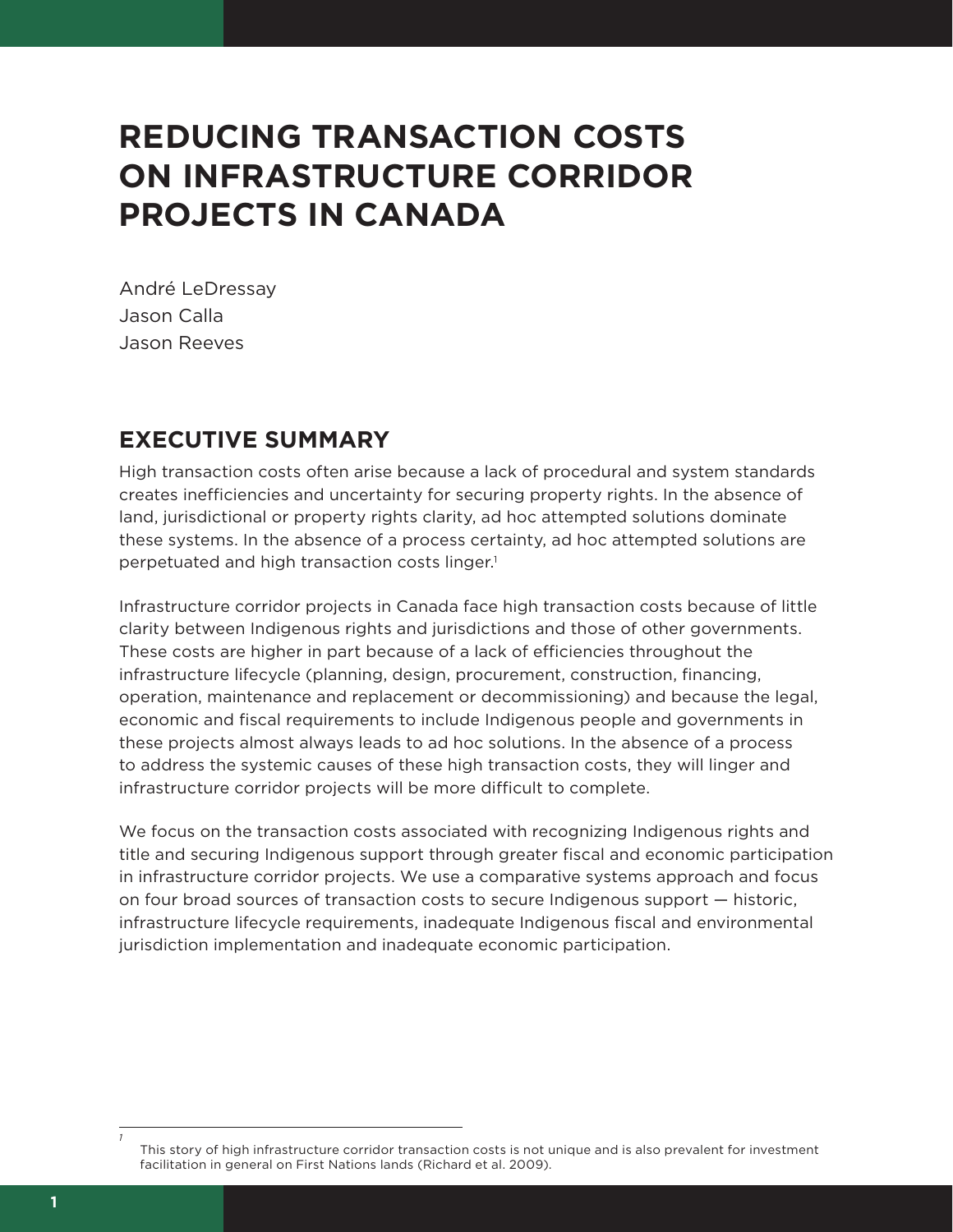Our findings are not surprising. The colonial legacy of legislating Indigenous people out of the economy and Indigenous governments and their jurisdictions from the federation has created numerous transaction costs related to at least mistrust of centralized governments; differing capacities to support projects and negotiations; unstandardized agreements with unstandardized fiscal, environmental and economic elements; and confusion about governance and representation.

We identify two broad strategies to reduce these transaction costs: targeted federal and provincial programs and decentralized Indigenous jurisdictions supported by Indigenous-led institutions. We find that the program approach fails because of mistrust and that programs are almost always designed to address the symptoms of high transaction costs and not the systemic causes. Moreover, they also can support bureaucratic bloat, which can increase, instead of decrease, transaction costs.

We suggest that a better approach is to support the implementation of Indigenous fiscal, financial, lands, infrastructure, economic and environmental jurisdictions supported by Indigenous-led institutions. We assert that transaction costs caused by systemic issues cannot be effectively reduced by programs, but instead require institutional approaches that support jurisdictional implementation and innovation. We identify many Indigenous-led institutions that could support the systematic reduction of the transaction costs for greater Indigenous fiscal and economic participation in infrastructure corridor projects.

For fiscal, financial, economic and infrastructure jurisdictions this includes the First Nations Tax Commission, the First Nations Financial Management Board, the First Nations Finance Authority, the Tulo Centre of Indigenous Economics and the proposed First Nations Infrastructure Institute. For lands, environmental and economic jurisdictions, this includes the First Nations Land Resource Centre and the First Nations Major Projects Coalition. Many of these institutions operate under legislative frameworks, such as the *First Nations Fiscal Management Act* and the *First Nations Land Management Act*, that provide an effective process to implement these jurisdictions in the federation. More than half of First Nations in Canada participate in either the *First Nations Fiscal Management Act*, the *First Nations Land Management Act*, or both.

We observe that these institutions have begun to work together to co-ordinate their services and advance jurisdictional and institutional innovations to further reduce transaction costs for infrastructure corridor and other Indigenous economic initiatives. We recommend that expanding the support of these institutions, encouraging greater co-ordination among them and implementing more Indigenous jurisdictions along infrastructure corridors is the most effective way to reduce transaction costs and secure more economic and fiscal benefits for Indigenous people and governments, and all Canadians.